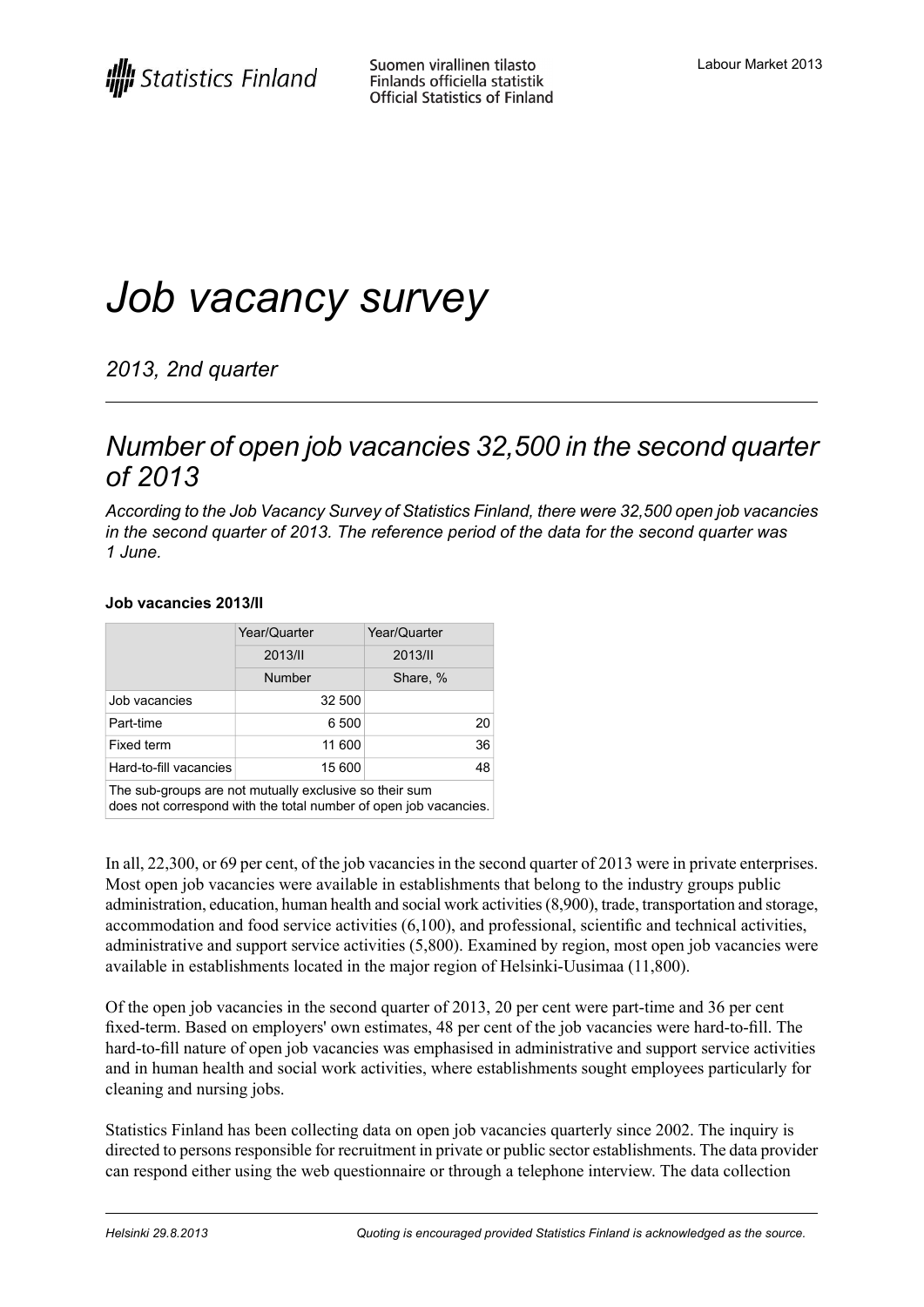includes 2,500 different establishments in every quarter. The statistics are based on Regulation (EC) No 453/2008 of the European Parliament and of the Council. The objective is to produce up-to-date and comparable information about the number and structure of job openings on the labour markets of EU Member States.

The sample design of the Job Vacancy Survey was changed for the statistical year 2013 so that the target samples and strata better correspond with the information needs of data users. The implemented reforms have a considerable effect on the results and they cannot be compared to previously published data. Data based on the new design in the Job Vacancy Survey are published from the first quarter of 2013 onwards. The previously produced time series are no longer updated. Further information can be found in the Methodological description, which is part of the Quality description of the statistical release in Finnish http://www.stat.fi/til/atp/2013/02/atp\_2013\_02\_2013-08-29\_laa\_001\_fi.html.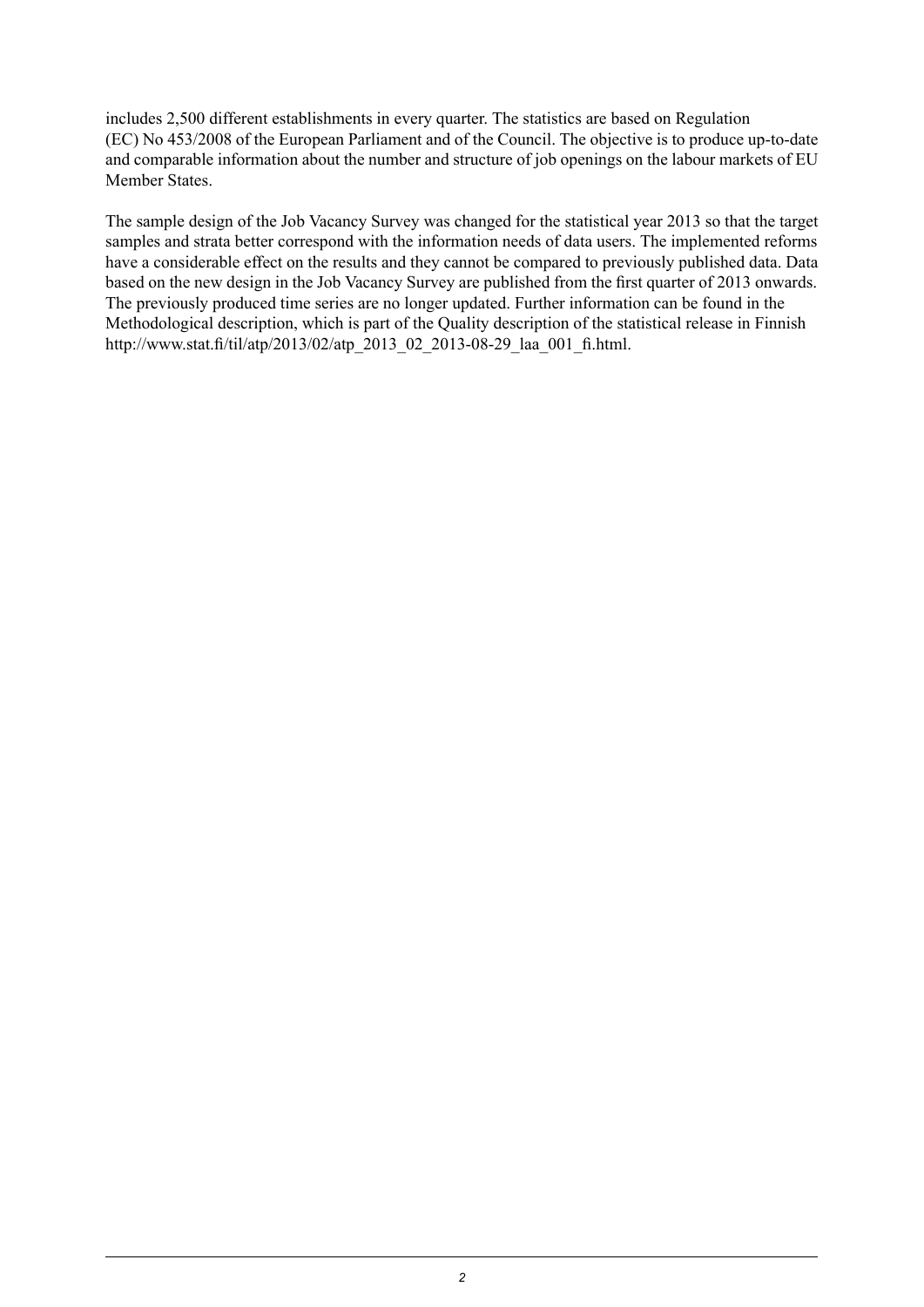## *Contents*

### *Tables*

### **Appendix tables**

| Appendix table 4. Job vacancies by location (major region 2012) of the local kind of activity unit 2013/II4 |  |
|-------------------------------------------------------------------------------------------------------------|--|
|                                                                                                             |  |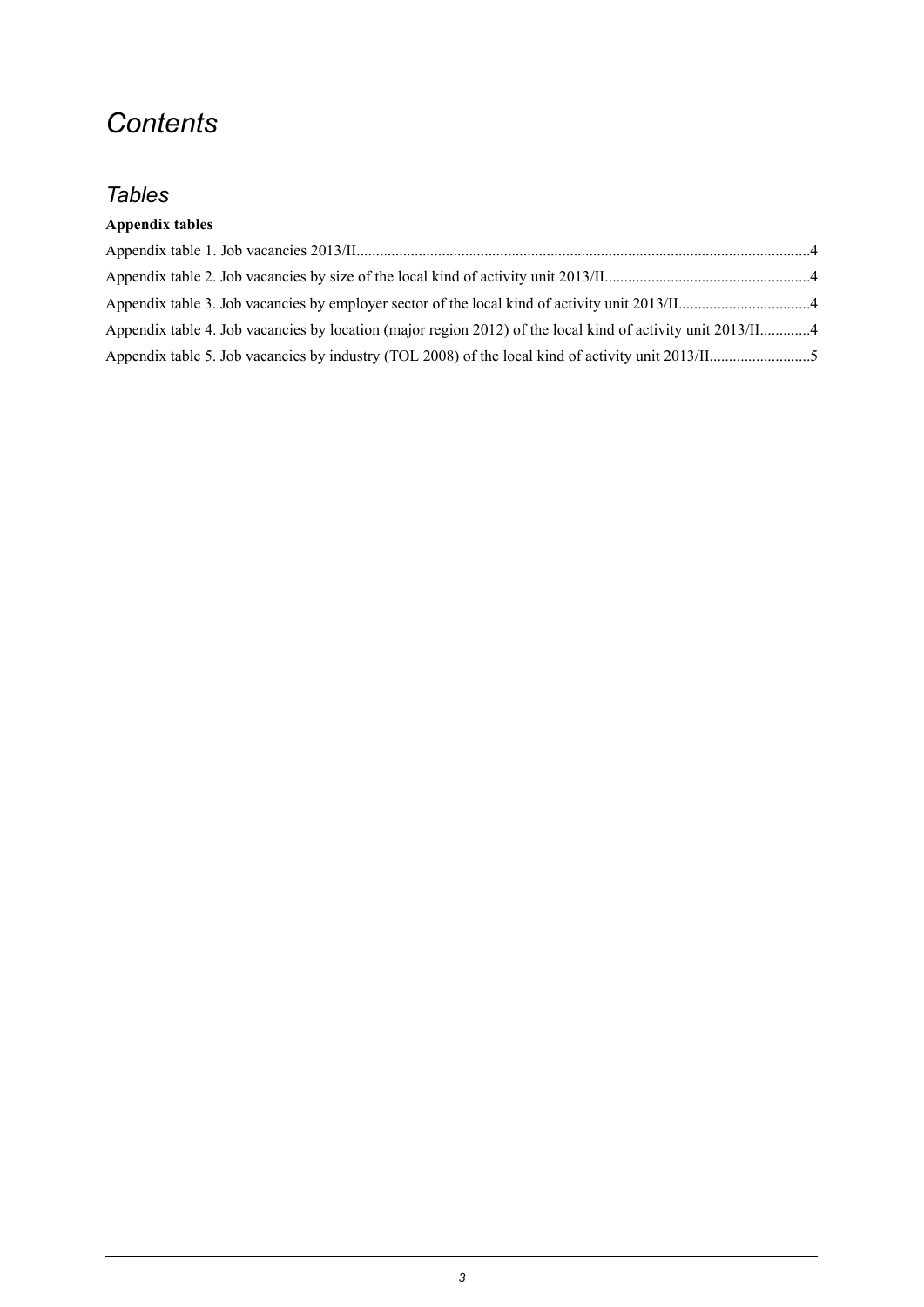## *Appendix tables*

#### <span id="page-3-0"></span>**Appendix table 1. Job vacancies 2013/II**

|               | Year/Quarter |  |
|---------------|--------------|--|
|               | 2013/1       |  |
| Job vacancies |              |  |
| Total         | 32.500       |  |
| Unoccupied    | 15400        |  |
| Part-time     | 6.500        |  |
| Fixed term    | 11 600       |  |
| Hard to Fill  | 15 600       |  |

#### <span id="page-3-1"></span>**Appendix table 2. Job vacancies by size of the local kind of activity unit 2013/II**

|               | Year/Quarter |
|---------------|--------------|
|               | 2013/1       |
| Employees     |              |
| Total         | 32.500       |
| 1-4 persons   | 8 700        |
| 5-9 persons   | 4 700        |
| 10-49 persons | 11 500       |
| 50 or more    | 7.500        |

#### <span id="page-3-2"></span>**Appendix table 3. Job vacancies by employer sector of the local kind of activity unit 2013/II**

|                           | Year/Quarter |
|---------------------------|--------------|
|                           | 2013/11      |
| Employer                  |              |
| Total                     | 32 500       |
| Private enterprise        | 22 300       |
| Local Government          | 7 000        |
| <b>Central Government</b> | 500          |
| Non-Profit Organization   | 2 200        |
| Other                     | 500          |

<span id="page-3-3"></span>**Appendix table 4. Job vacancies by location (major region 2012) of the local kind of activity unit 2013/II**

|                              | Year/Quarter |
|------------------------------|--------------|
|                              | 2013/1       |
| Major region                 |              |
| Total                        | 32 500       |
| Helsinki-Uusimaa             | 11 800       |
| Southern Finland             | 5 000        |
| Western Finland              | 8 000        |
| Northern and Eastern Finland | 7 700        |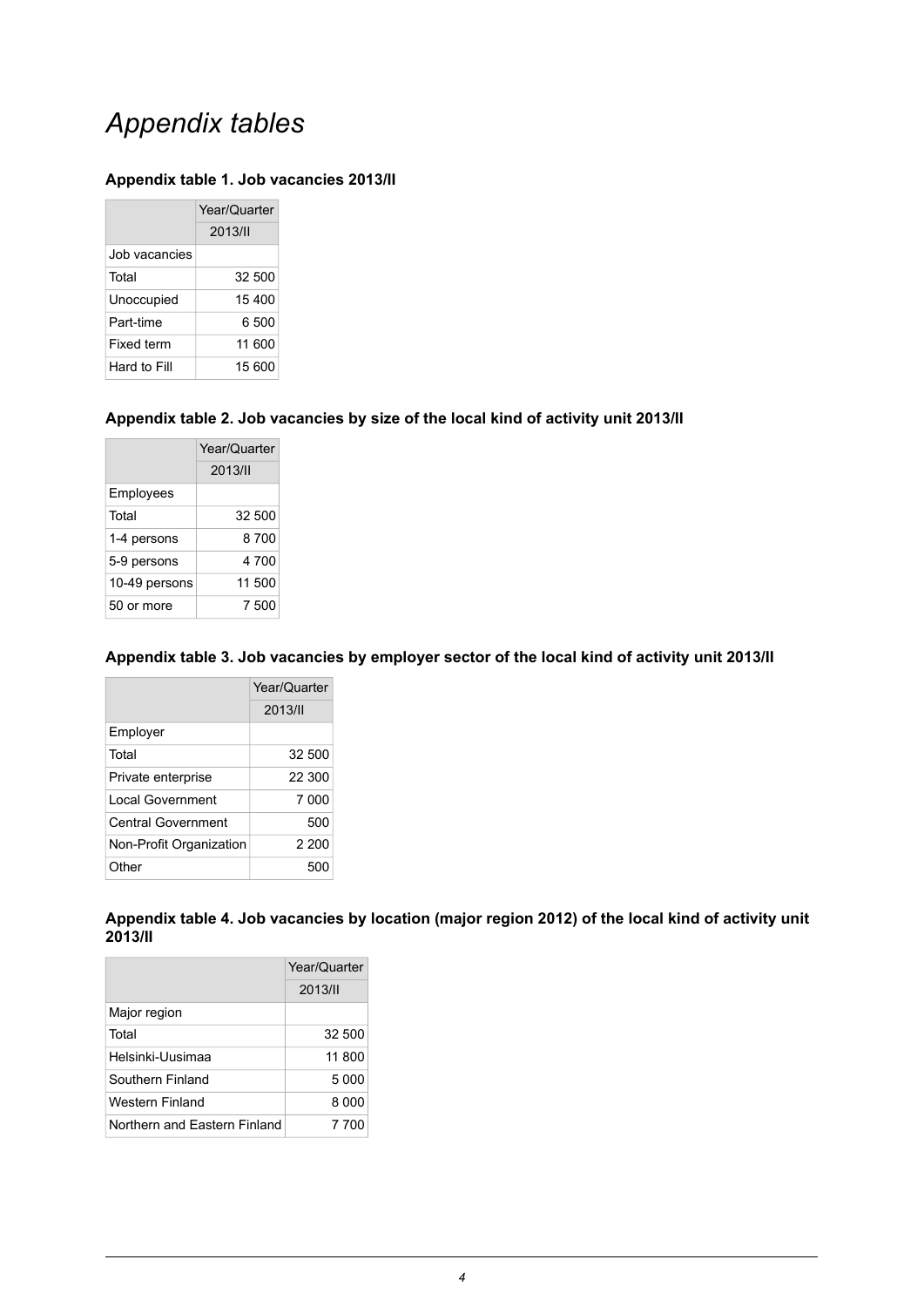### <span id="page-4-0"></span>**Appendix table 5. Job vacancies by industry (TOL 2008) of the local kind of activity unit 2013/II**

|                                                                                                               | Year/Quarter |
|---------------------------------------------------------------------------------------------------------------|--------------|
|                                                                                                               | 2013/11      |
| Industry (TOL 2008)                                                                                           |              |
| Total                                                                                                         | 32 500       |
| A Agriculture, forestry and fishing (01–03)                                                                   | 400          |
| B-E Manufacturing; Mining and quarrying and other industry (05–39)                                            | 3700         |
| F Construction (41–43)                                                                                        | 2700         |
| G-I Wholesale and retail trade; Transportation and storage; Accommodation and food service (45–56)            | 6 100        |
| J Information and communication (58-63)                                                                       | 2 0 0 0      |
| K,L Financial and insurance activities; Real estate activities (64–68)                                        | 1400         |
| M, N Professional, scientific and technical activities; Administrative and support service activities (69–82) | 5800         |
| O-Q Public administration; Education, Human health and social work activities (84–88)                         | 8900         |
| R.S Other service activities (90–96)                                                                          | 1400         |